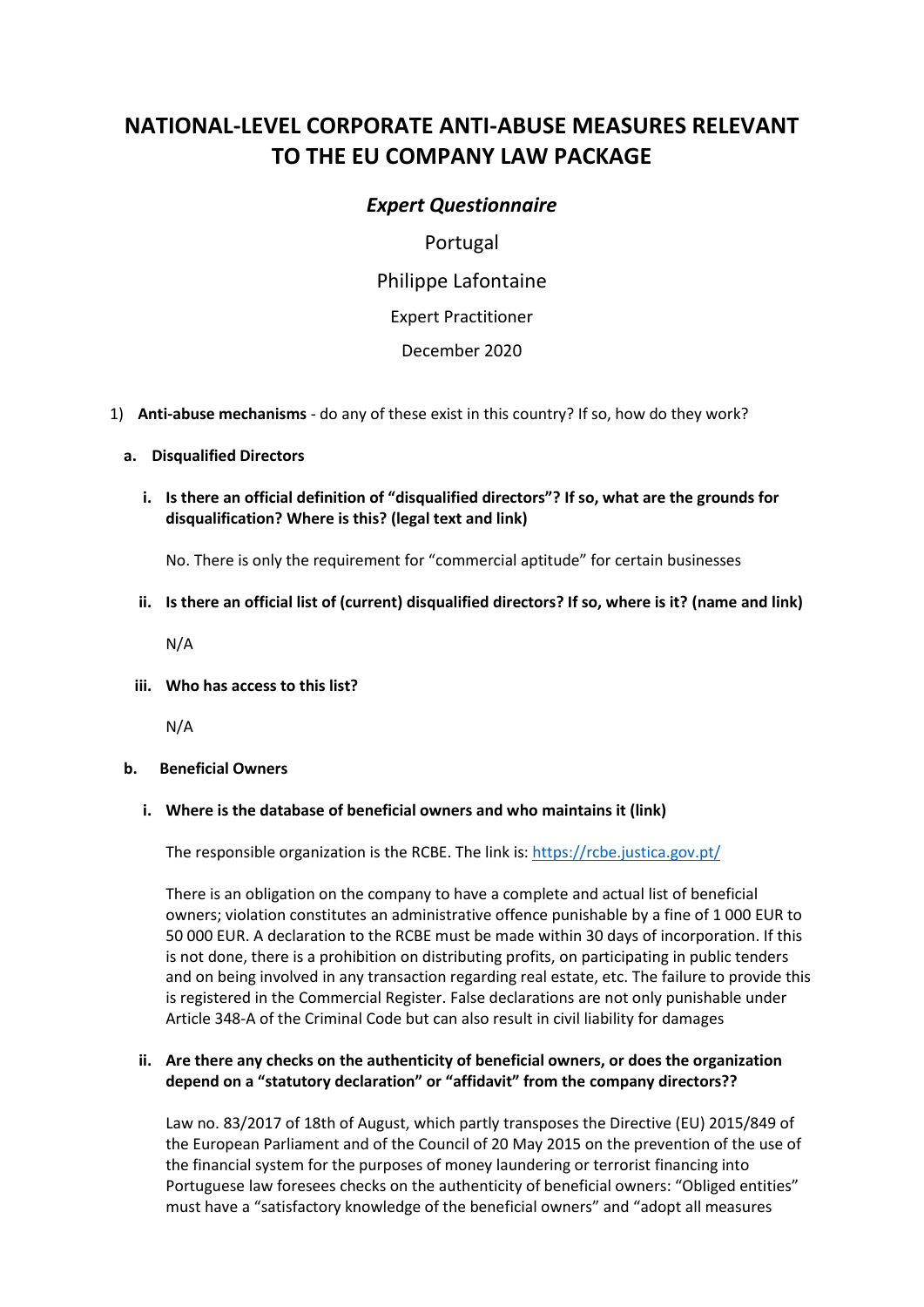necessary to assess the status of beneficial owner", "obtain information on the identity of the client's beneficial owners", and "take reasonable measures to verify the identity of the beneficial owners". The registration authority, however, is not qualified as "obliged entity", but only as "auxiliary entity", and as such not obliged to the duty of identification and due diligence which includes the obligation to have a satisfactory knowledge of the beneficial owners of a client. Its duties as "auxiliary entity" are limited to the obligation to communicate suspect operations to the judicial and criminal authorities, the obligation to cooperate with said authorities, and the obligation not to disclose to the costumer or third parties the fact they communicated suspect operations or cooperated in an investigation.

# **iii. How quickly must the company give notice when ownership has changed (updating of lists/databases)?**

A declaration must be made to the RCBE within 30 days of changes

# **iv. Who has access to the beneficial ownership database? Does the general public have unrestricted access, restricted access or no access?**

Access for the public is restricted. "Obliged entities" have full access to data regarding the declarant. Authorities have full access.

# **c. Electronic identity (E-ID) scheme – name and eIDAS level of assurance**

Portuguese national identity card (eID card) (Cartão de Cidadão) – high. Chave Móvel Digital (Digital Mobile Key) – high.

## 2) **Company registry** – transparency, access, cost

#### **a. Identity and location**

Commercial registry - https://eportugal.gov.pt/en/espaco-empresa/empresa-online

# **b. To what extent is the registry digitalized? Can company foundations/registrations and reporting be carried out fully online/digitally?**

Registration and reporting can be done fully online

# **c. Are bulk downloads of the entire list of registered companies possible?**

No

# **d. Does the registry have search features beyond the name of the company or person (e.g. by sector or employee size)**

No keyword search, only certificates for identified companies

#### **e. What is the typical cost of downloading a document from the registry?**

Paper 30 EUR, "permanent" 25-70 EUR. There is full access to the data regarding the company (name, object, directors, etc.), but not to the supporting documents.

#### **f. Is there information on employment beyond what is contained in company annual accounts?**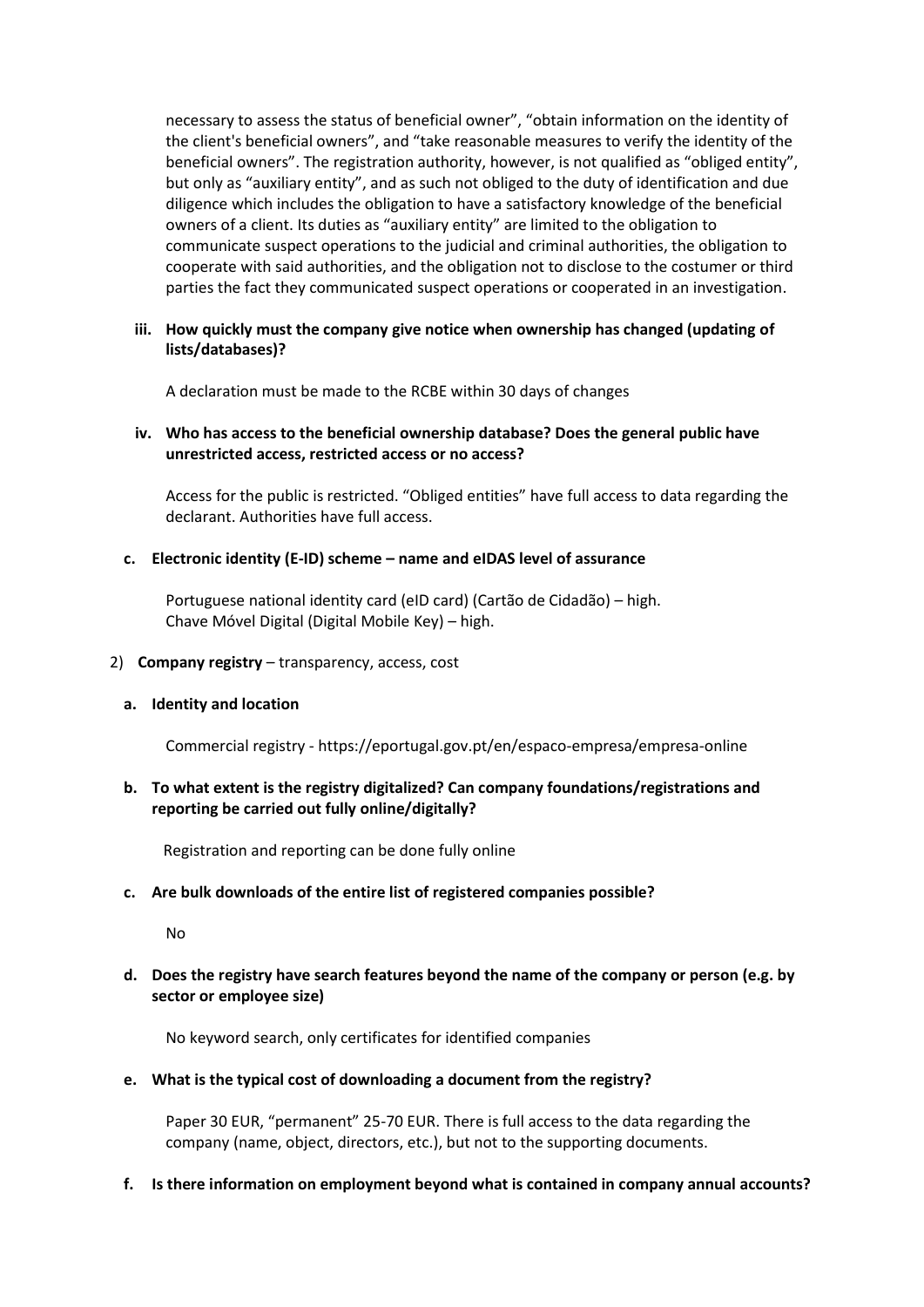No.

**g. Information on European company forms and EU reorganizations (CBM) is a search possible for companies with the SE legal form or companies reorganized through a CBM?**

No

Documents available for the SE: constitution, annual accounts, project to transfer seat, amendments

For CBM: draft terms of incorporation of a European Company by way of merger, the draft terms of incorporation of a European Company by way of transformation of a company under national law and the draft terms of incorporation of a European Holding Company

#### **3) Firm foundations**

# **a. What authority or organization is responsible for registering new companies?**

#### **The Institute of Registration and Notary Affairs IRN** https://irn.justica.gov.pt/en-gb/

- oversees registration services
- control and supervision of the notarial activity

Registers relevant for companies:

- Commercial Register -> publicity
- National Register of Legal Persons RNPC -> organise and manage / assess the admissibility of firms and names
- Central Register of Beneficial Owners RCBE -> information on the natural person/s who hold ownership or effective control

# **b. What are the steps needed to found and register a new company? To what extent can these happen digitally?**

The basic steps are 1) get a certificate of the admissibility of the company's designation (or select a designation from an official list), 2) notarize the memorandum and articles of association of the company, and 3) request the registration of the company. This can be done fully digitally.

# **c. What checks (if any) are done on the authenticity of documents, identity of founders, record of founders (e.g. disqualification as directors) and beneficial owners**

# **i. By registration authority**

These are always involved, since registration is necessary to acquire legal personality. But they are only an "auxiliary entity" – there is no identification check of the beneficial owners; only the document which formalizes the incorporation must identify them.

#### **ii. By notaries**

If a notary is involved, they verify identities of founders and indicate this in a notarial act. Regarding the beneficial owners; the "obliged entity" has an obligation to have a satisfactory knowledge of the beneficial owners of a client. The notary is only one type of "obliged entity". They are listed in article 3 (financial entities) and 4 (not financial entities) of Law no. 83/2017 of 18th of August, which partly transpose the Directive (EU) 2015/849 of the European Parliament and of the Council of 20 May 2015 on the prevention of the use of the